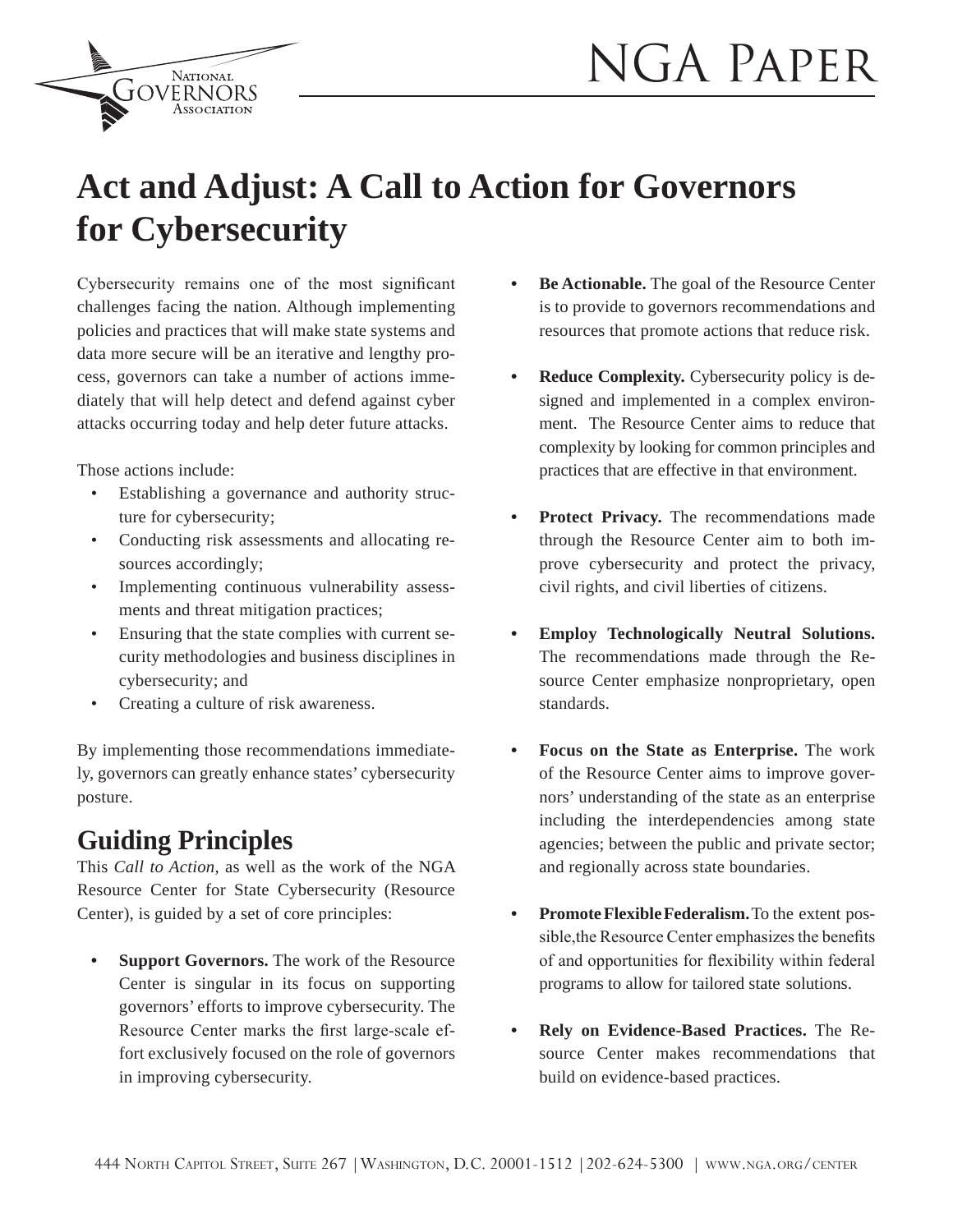- **Use and Generate Metrics.** The Resource Center promotes recommendations that use dynamic performance metrics to manage and improve state processes and practices.
- **Promote the Use of Incentives.** The Resource Center makes recommendations that promote the use of incentives to improve cybersecurity practices in a state.

### **Immediate Actions to Protect States**

Domestic and international actors are launching a significant number of cyber attacks against states. Although many of the actions necessary to reduce the nation's vulnerabilities to cyberattacks require longterm structural improvements and business redesign, governors can take actions now that can immediately improve their state's cybersecurity posture. Implementation of the actions described below will help to ensure strong governance and oversight, a baseline of cybersecurity capabilities, and quicker identification of attacks and threats; it also will help to improve basic cybersecurity practices.

#### **Establish a governance structure for cybersecurity.**

Because state systems and networks are interconnected, developing a robust cybersecurity posture will require an enterprise-wide approach. To that end, governors need to ensure that they have a strong statewide governance structure with some degree of central authority that provides a framework to prepare for, respond to, and prevent cyber attacks. Several recent attacks reveal that states which fail to put in place a strong governance structure are at a distinct disadvantage.

For many states, chief information security officers (CISOs), who are responsible for developing and carrying out information technology (IT) security poli-

\_\_\_\_\_\_\_\_\_\_\_\_\_\_\_\_\_\_\_\_\_\_\_\_\_

cies, have only limited responsibility and authority over statewide cyber networks. CISOs can operate in federated or decentralized environments where technology and security resources are dispersed across various agencies and departments. In addition, the sharing of cyber threat information with the private sector and local governments is handled by state homeland security agencies, further complicating the overall cybersecurity governance structure.

According to a survey conducted by Deloitte for the National Association of State Chief Information Of ficers (NASCIO), 56 percent of state CISOs indicate that they have authority over only their executive branch agencies, departments, and offices.<sup>1</sup> Although most states have a CISO, if they do not have a visible agency-level security posture, they can encounter obstacles to implementing an effective cybersecurity program. Among the elements of an effective program are enforcement mechanisms to ensure compliance with security policies and audit findings. States without governance structures to build and operate effective programs will be limited in their ability to identify an ongoing cyber attacks and respond in a coordinated way.

Governors can grant their chief information officers (CIOs) or CISOs the authority to develop and steer a coordinated governance structure (for example, a task force, commission, or advisory body) that can greatly improve coordination and awareness across agencies that operate statewide cyber networks. Such an approach also helps enable the CIO or CISO to take actions to prevent or mitigate damage in the event of a cyber breach.

**Michigan** has created a centralized security department run by a chief security officer (CSO) that brings together both physical security and cybersecurity. Directors, managers, and employees within each agency

<sup>&</sup>lt;sup>1</sup>"State Governments at Risk: A Call for Collaboration and Compliance," Deloitte and the National Association of State Chief Information Officers, October 26, 2012, accessed March 10, 2013, http://www.deloitte.com/assets/Dcom-UnitedStates/Local%20Assets/Documents/AERS/us aers nas- $\text{cio\%20Cybersecurity\%20Study}$  10192012.pdf, 10.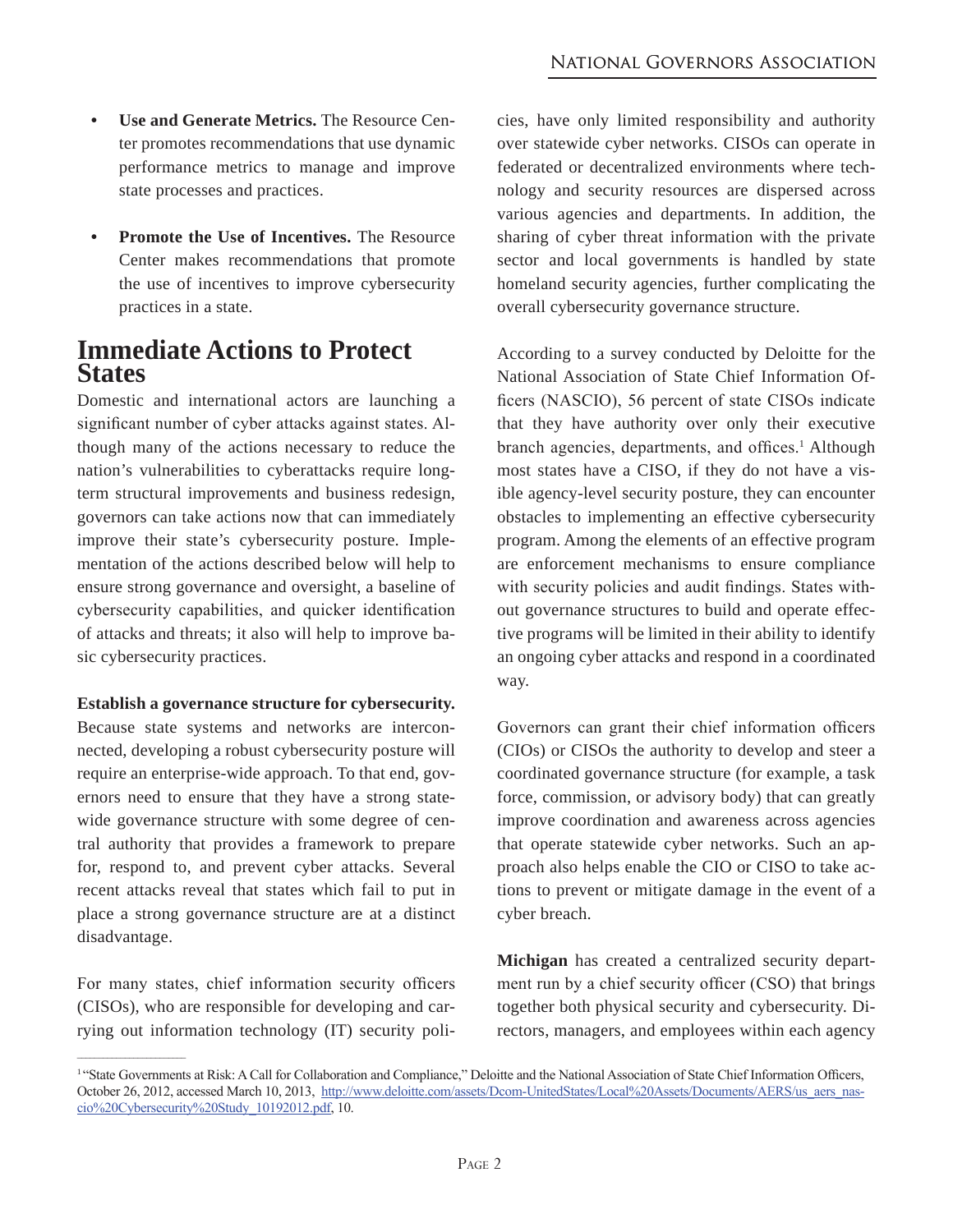coordinate through the centralized governance structure to focus on each agency's need for both physical security and cybersecurity. Governance of that type is especially important during an incident or a disaster. The approach allows the CSO and CIO to work closely to manage the state's cyber networks and infrastructure and to ensure that effective governance practices are in place.

Although a central authority is essential, it does not obviate the importance of collaboration among local governments, nongovernmental organizations, and the private sector. Those relationships are essential to understanding the culture, operations, and business practices of various agencies and organizations with cyber assets within the state. In Michigan, for example, in addition to dedicated and full-time state employees in the Office of Cybersecurity, a risk management team leverages many resources around the state to gather information and resolve an incident efficiently and effectively.

**Minnesota** is another example of a state that adopted a governance framework that stresses teamwork and communication between a centralized information technology organization and stakeholders. The state CIO works collaboratively with the governor, the Technology Advisory Committee, and other agency leaders. Minnesota also has several governing bodies that have an agency CIO, providing a direct link to the state CIO and operational decisions made at the different agency team levels.<sup>2</sup>

Recognizing the need to foster collaboration at all levels of government and with the private sector, **California** recently created the California Cybersecurity Task Force. The task force focuses on sharing information to improve the security of government and private-sector IT assets.

 $\mathcal{L}=\mathcal{L}=\mathcal{L}=\mathcal{L}=\mathcal{L}=\mathcal{L}=\mathcal{L}=\mathcal{L}=\mathcal{L}=\mathcal{L}=\mathcal{L}=\mathcal{L}=\mathcal{L}=\mathcal{L}=\mathcal{L}=\mathcal{L}=\mathcal{L}=\mathcal{L}=\mathcal{L}=\mathcal{L}=\mathcal{L}=\mathcal{L}=\mathcal{L}=\mathcal{L}=\mathcal{L}=\mathcal{L}=\mathcal{L}=\mathcal{L}=\mathcal{L}=\mathcal{L}=\mathcal{L}=\mathcal{L}=\mathcal{L}=\mathcal{L}=\mathcal{L}=\mathcal{L}=\mathcal{$ 

**Conduct risk assessments and allocate resources accordingly.** Governors and other key state actors need a comprehensive understanding of the risk and threat landscape to make accurate and timely decisions when allocating scarce resources. Without a comprehensive understanding of the risks, including the interdependencies among critical assets, states are vulnerable to interruptions in business operations as well as financial and data losses. To gain this awareness, states must develop security strategies and business practices by conducting risk assessments that identify information assets, model different threats to those assets, and allow for planning to protect against those threats.4

In addition to establishing sound business practices and using existing resources, states also must conduct hands-on activities and exercises as a part of their assessments. Those practices include regular penetration testing and vulnerability scanning and should be referenced in security policies. States can take advantage of resources from federal and private entities to conduct those activities. Once an independent statewide assessment has been conducted, governors can make necessary decisions on where scarce resources should be allocated to prevent the loss of essential information and resources and to protect critical infrastructure and assets. The initial assessment also will help determine the frequency of such assessments in the future, based on the risk profile of agencies. As an example, agencies with sensitive citizen data might require annual assessments and quarterly follow-up in their corrective action plan.

Additionally, governors and their senior staff who have appropriate security clearances should receive regular classified cybersecurity threat briefings. The Department of Homeland Security (DHS) can assist states in planning these briefings.

<sup>&</sup>lt;sup>2</sup>"State of Minnesota IT Governance Framework," http://mn.gov/oet/images/StateofMinnesotalTGovernanceFramework.pdf (June 2012)

<sup>&</sup>lt;sup>3</sup>"California Launches Cybersecurity Task Force," http://www.govtech.com/security/California-Launches-Cybersecurity-Task-Force.html (May 17,  $2013)$ 

<sup>&</sup>lt;sup>4</sup>"S Steps to Cybersecurity Risk Assessment" http://www.govtech.com/security/5-Steps-to-Cyber-Security.html?page=1 (June 24, 2010)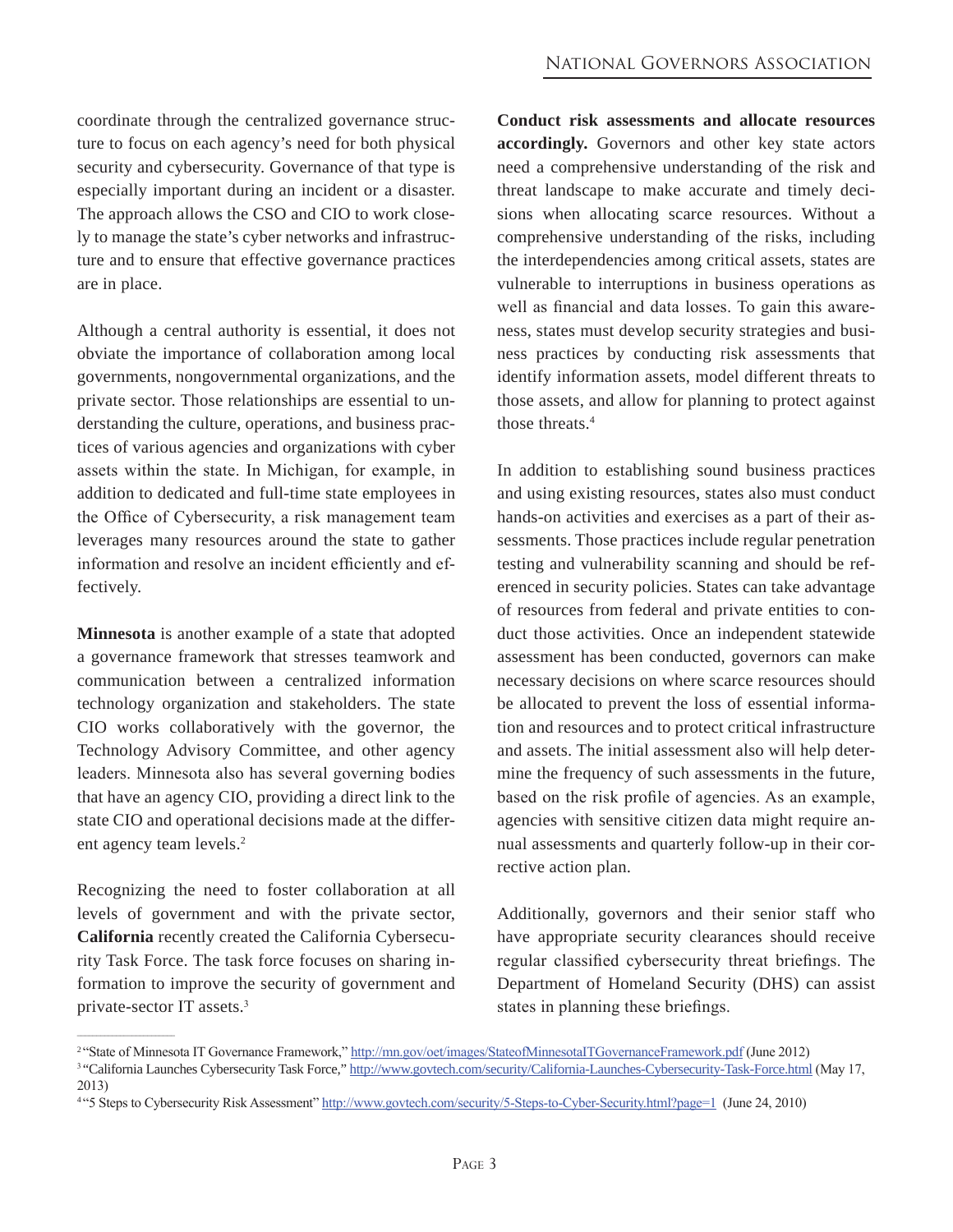**Implement continuous vulnerability assessments and threat mitigation practices.** Consistently monitoring threats and vulnerabilities will help governors proactively defend cyber networks. Every day, states are exposed to phishing scams, malware, denial-ofservice attacks, and other common tactics employed by cyber attackers. Governors must ensure that mission-critical systems are equipped with technologies and have implemented business practices that will identify potential threats, track all stages of cyber attacks in real time, and offer mitigation techniques and options for any resulting loss or damage.

**Maryland** leverages the cybersecurity capabilities of the Marvland Air National Guard  $175<sup>th</sup>$  Network Warfare Squadron to support its cybersecurity assessments. State agencies participate in collaborative Web penetration training exercises with the Maryland Air Guard Squadron. The exercises that feature simulated attacks from malicious outsiders or insidious insiders are useful in evaluating the security of selected state websites and portals. Security issues uncovered through the penetration tests lead to technical and procedural countermeasures to reduce risks. The Guard also provides network vulnerability assessment services to various state agencies while, in return, it receives beneficial training for the squadron's members. A number of other states have similar practices in place.

The Multi-State Information Sharing and Analysis Center (MS-ISAC) has been designated by DHS as a key resource for cyber threat prevention, protection, response, and recovery for the nation's state, local, territorial, and tribal governments. Through its state-ofthe-art Security Operations Center, available 24 hours a day, seven days a week, the MS-ISAC serves as a central resource for situational awareness and incident response. The MS-ISAC also provides state, local, tribal, and territorial governments with managed security services, which are outsourced security operations that include ongoing monitoring of networks and

 $\mathcal{L}=\mathcal{L}=\mathcal{L}=\mathcal{L}=\mathcal{L}=\mathcal{L}=\mathcal{L}=\mathcal{L}=\mathcal{L}=\mathcal{L}=\mathcal{L}=\mathcal{L}=\mathcal{L}=\mathcal{L}=\mathcal{L}=\mathcal{L}=\mathcal{L}=\mathcal{L}=\mathcal{L}=\mathcal{L}=\mathcal{L}=\mathcal{L}=\mathcal{L}=\mathcal{L}=\mathcal{L}=\mathcal{L}=\mathcal{L}=\mathcal{L}=\mathcal{L}=\mathcal{L}=\mathcal{L}=\mathcal{L}=\mathcal{L}=\mathcal{L}=\mathcal{L}=\mathcal{L}=\mathcal{$ 

firewalls for intrusions.

Another related resource available to state and local governments is DHS's newly launched Continuous Diagnostics and Mitigation (CDM) program. The CDM program at the federal level works by expanding deployment of automated network sensors that feed data about an agency's cybersecurity vulnerabilities into a continuously updated dashboard. To support states in improving their capabilities to prevent and detect intrusions, the CDM has a blanket purchasing agreement that reduces the cost to states of purchasing tools and services that enhance their cybersecurity. It is important to note that such purchases are most effective when coordinated with MS-ISAC's managed security services so as to maintain collective situational awareness across state and local governments.

**Ensure that your state complies with current security methodologies and business disciplines in cybersecurity.** States can turn to two industry standards for a baseline of effective cybersecurity practices. First, the Council on CyberSecurity's *Critical Controls for Effective Cyber Defense* is an industry standard that provides states with a security framework that can strengthen their cyber defenses and ultimately protect information, infrastructure, and critical assets. Compliance with that standard will provide a baseline of defense, deter a significant number of attacks, and help minimize compromises, recovery, and costs. The controls are based upon five guiding principles: using evidence-based practices to build effective defenses, assigning priorities risk reduction and protection actions, establishing a common language that measures the effectiveness of security, continuous monitoring, and automating defenses. The controls also identify key network components and how to secure them.

The second standard is the Information Technology Infrastructure Library (ITIL). An ITIL is a set of practices for information technology service management  $(TTSM)$  that are designed to align information technol-

<sup>&</sup>lt;sup>5</sup>"CSIS: 20 Critical Security Controls," http://www.sans.org/critical-security-controls/guidelines.php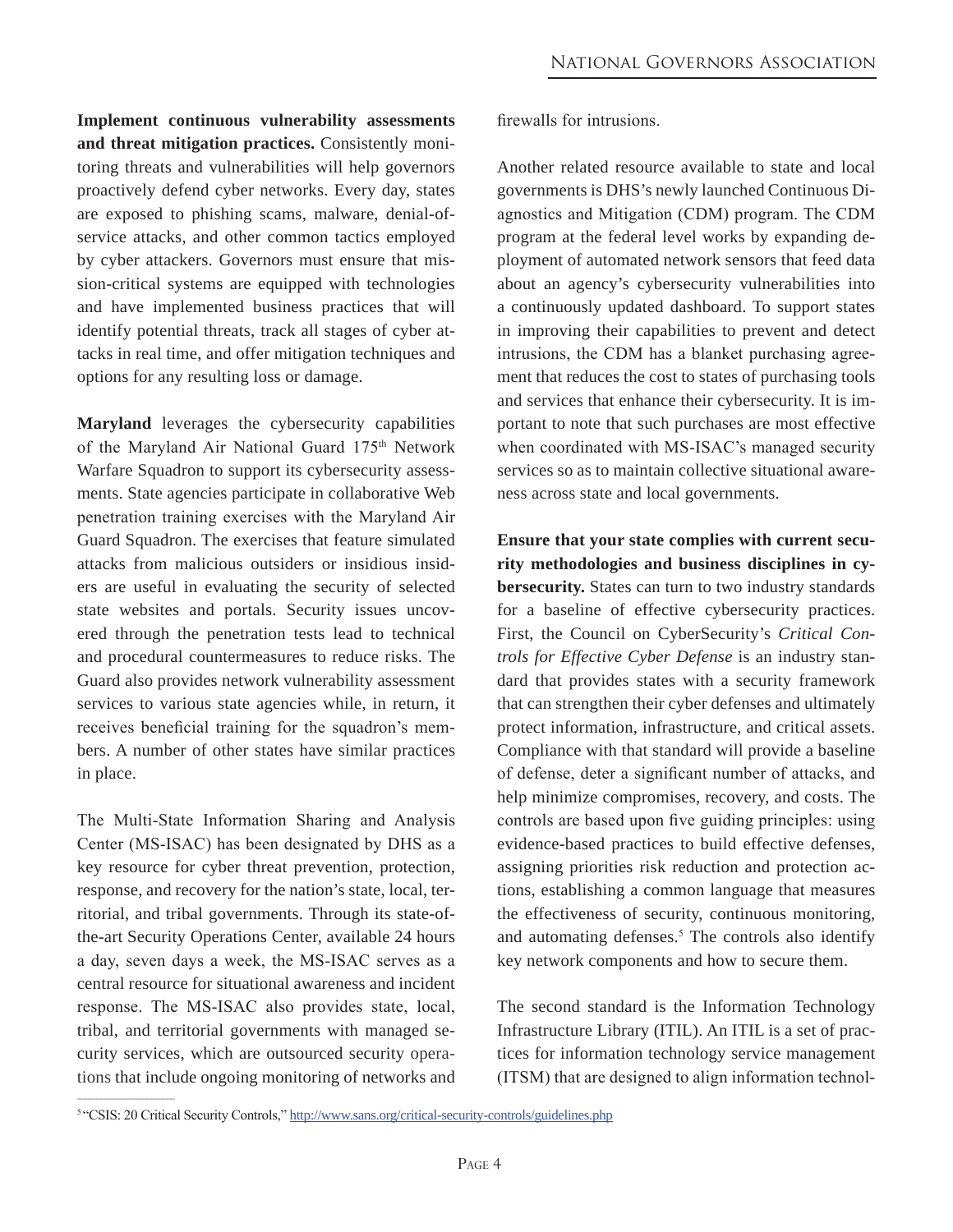ogy (IT) with core business requirements. The latest editions of ITIL, which were published in July 2011, form the core guidance of best management practices and can greatly strengthen states' IT practices. The ITIL has been adopted by companies in many privatesector industries, including banking, retail services, technology, and entertainment. For states, an ITIL will help ensure that states' IT assets correlate with their critical assets.

**Create a culture of risk awareness.** The best firewalls and most advanced antivirus software cannot deter a cyber attack if the individuals using a network are either careless or inattentive to basic security practices. The strongest door and most secure lock will not keep a burglar out if the door is left open or unlocked.

Governors have the opportunity to promote a culture of cybersecurity awareness that will help to minimize the likelihood of a successful cyber attack. Building a strong cybersecurity culture means making individuals aware of the many risks and ongoing threats facing their networks. Those individuals must understand the potential negative implications of their activities or inattentiveness. To develop a strong cybersecurity culture, focus should be put on increasing awareness, setting appropriate expectations, and influencing dayto-day security practices of end users. Awareness can be created by including relevant training and content in the orientation process of new staff as well as annual review of current staff. Expectations about users' behaviors can also be set by adding cybersecurity components to job responsibilities.

However, creating a culture of awareness will be an ongoing process that will require constant attention and ongoing training. Governors have the opportunity to use the bully pulpit to make cybersecurity the responsibility of all, including ordinary citizens. In **Delaware**, state employees conduct cybersecurity presentations for elementary school students to reinforce the importance of Internet safety practices. The state also hosts video and poster contests that encourage the public to create materials that promote cybersecurity awareness.

Effective awareness training and education for endusers is recognized as the single most effective factor in preventing security breaches and data losses. States such as **Michigan** have launched security awareness training for all state employees and have posted online guides that are available to the public with the goal of reducing risk. $8$  More than 50,000 users and partners are currently enrolled in Michigan's training program, an online interactive program consisting of a dozen 10-minute lessons. Other organizations, such as the MS-ISAC, also offer training resources that are readily available online.

Michigan also has recently launched a research, test, training, and evaluation facility for cybersecurity and cyberdefense. In partnership with state universities, the private sector, and state and local governments, Merit Network Inc., a  $501(c)(3)$  nonprofit organization, built and developed the state-of-the-art center to further advance cybersecurity training in Michigan. A wide variety of course offerings includes certifications in incident handling, disaster recovery, forensics, and wireless security. Dozens of technical staff have already completed training and received certifications.

In addition to offering training, states like **Maryland** conduct tabletop exercises to raise the awareness and response capabilities of key state actors. Maryland, through the state's Emergency Management Administration (MEMA), facilitated an initial cabinet-level tabletop exercise in which cybersecurity and continuity of operations awareness and readiness were assessed. In addition to MEMA, DHS and the National Security Agency Cyber Command assisted in hosting this exercise.

 $\_$ 

<sup>&</sup>lt;sup>6</sup>"ITIL: The Basics, "http://www.best-management-practice.com/gempdf/ITIL\_The\_Basics.pdf See http://www.dti.delaware.gov/information/cybersecurity.shtml

<sup>&</sup>lt;sup>8</sup> See State of Michigan Security Office website